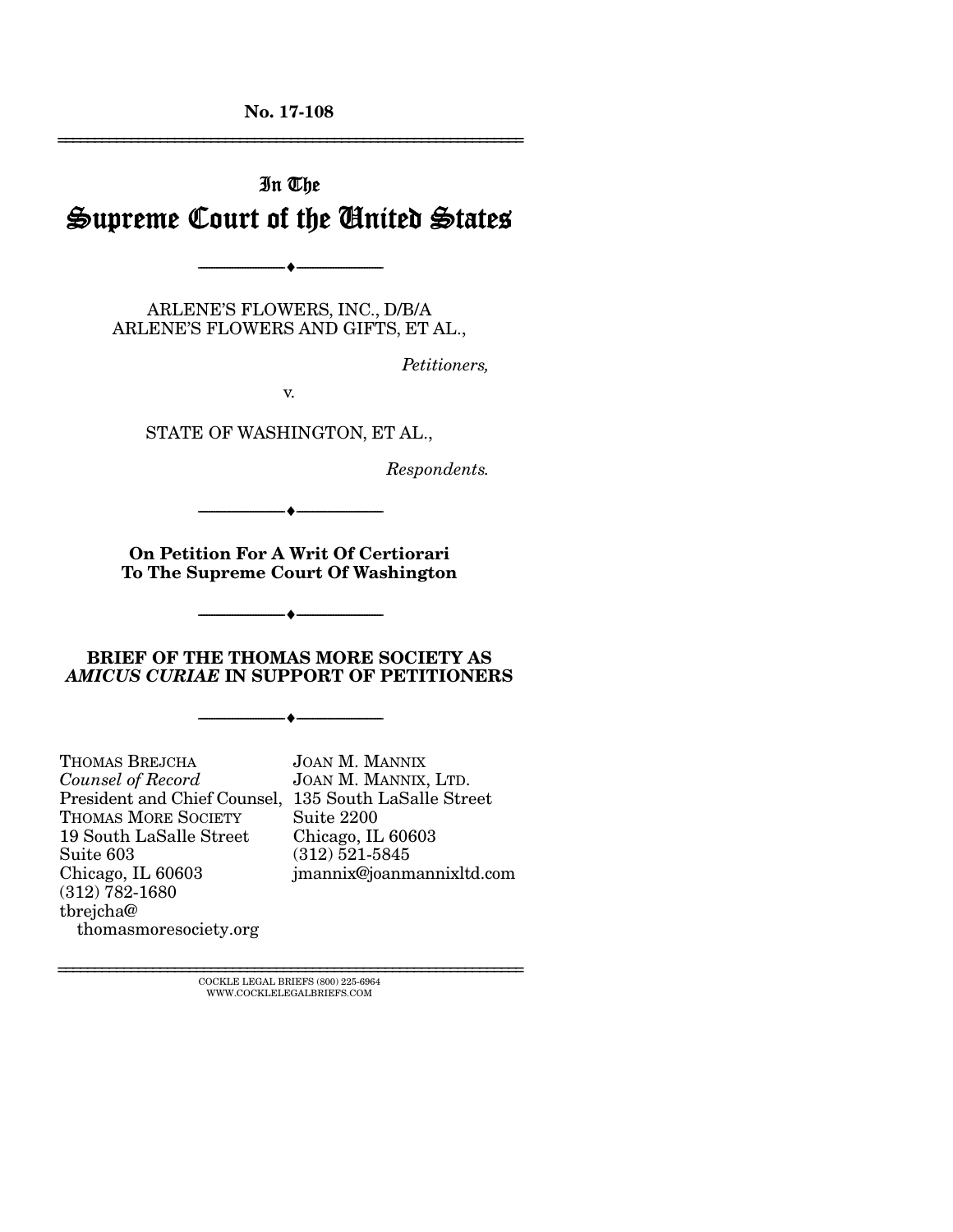### TABLE OF CONTENTS

|--|

|                                                                                                                                                                                                                                                                                                             | ij |  |  |
|-------------------------------------------------------------------------------------------------------------------------------------------------------------------------------------------------------------------------------------------------------------------------------------------------------------|----|--|--|
| INTEREST OF THE AMICUS CURIAE<br>1                                                                                                                                                                                                                                                                          |    |  |  |
| INTRODUCTION AND SUMMARY OF ARGU-                                                                                                                                                                                                                                                                           | 1  |  |  |
|                                                                                                                                                                                                                                                                                                             | 3  |  |  |
| The Washington Supreme Court's Analysis<br>Ι.<br>Of Whether Petitioners' Custom Floral Ar-<br>rangements Are "Speech" Protected By The<br>First Amendment Sharply Conflicts With<br>The Precedent Of This Court And The Deci-<br>sions Of The Second, Sixth, Seventh, Ninth,<br>Tenth And Eleventh Circuits | 3  |  |  |
| The Washington Supreme Court's Analy-<br>П.<br>sis Of Whether Petitioners' Custom Floral<br>Arrangements Constitute Expressive Con-<br>duct Conflicts With The Precedent Of This                                                                                                                            |    |  |  |
|                                                                                                                                                                                                                                                                                                             | 9  |  |  |
|                                                                                                                                                                                                                                                                                                             |    |  |  |
|                                                                                                                                                                                                                                                                                                             |    |  |  |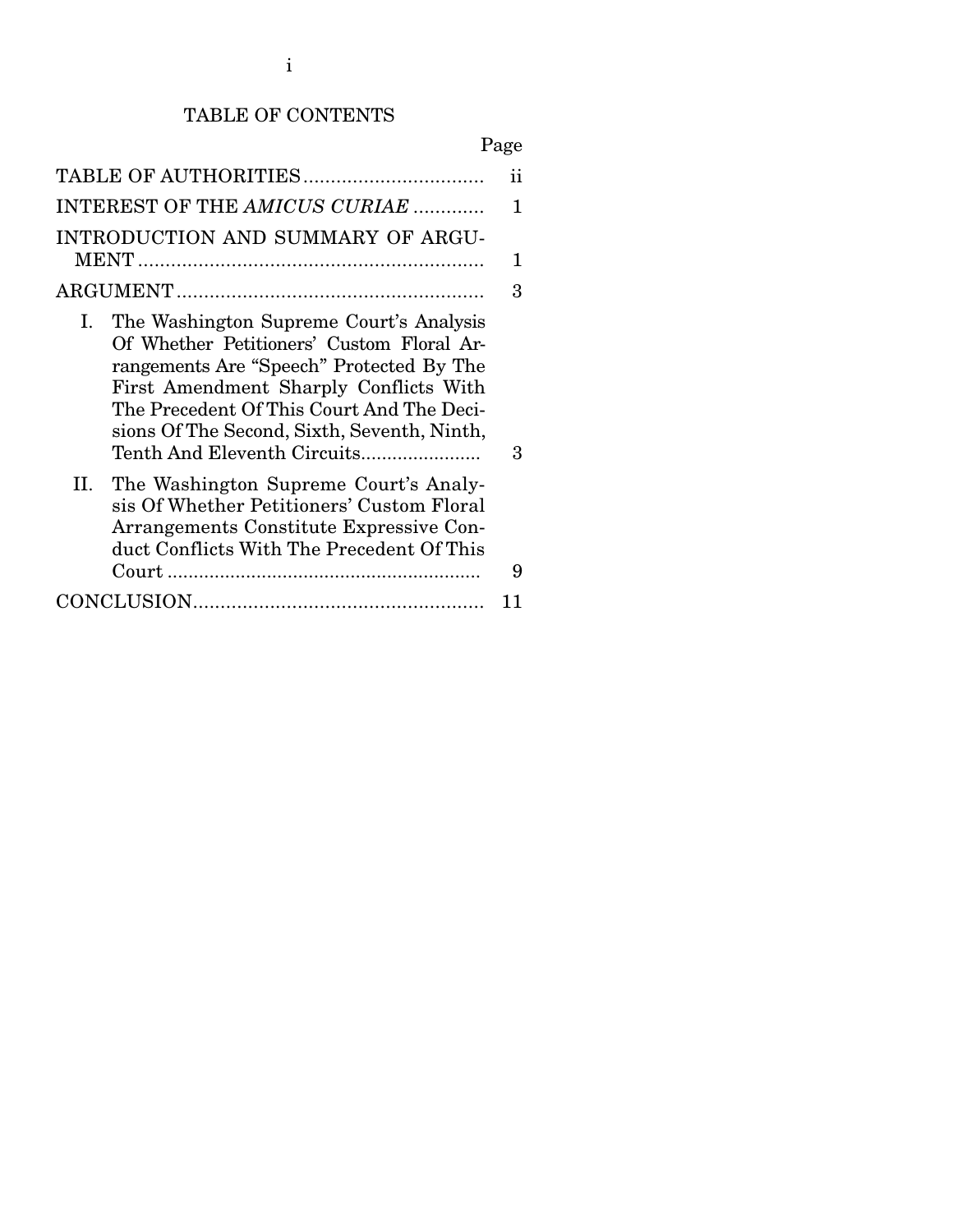## TABLE OF AUTHORITIES

Page

## CASES

| Anderson v. City of Hermosa Beach, 621 F.3d                                                               |
|-----------------------------------------------------------------------------------------------------------|
| Bery v. City of New York, 97 F.3d 689 (2d Cir.<br>1996)<br>. 5                                            |
| Buehrle v. City of Key West, 813 F.3d 973 (11th<br>Cir. 2015)                                             |
| Cressman v. Thompson, 798 F.3d 938 (10th Cir.                                                             |
| Doran v. Salem Inn, Inc., 422 U.S. 922 (1975)5                                                            |
| ETW Corp. v. Jireh Pub., Inc., 332 F.3d 915 (6th                                                          |
| Hurley v. Irish-American Gay, Lesbian and Bisex-<br>ual Group of Boston, 515 U.S. 557 (1995)  3, 4, 6, 10 |
| Mastrovincenzo v. City of New York, 435 F.3d 78                                                           |
| Piarowski v. Illinois Comm. Coll. Dist. 515, 759                                                          |
| Rumsfeld v. Forum for Academic and Institu-<br>tional Rights, Inc., 547 U.S. 47 (2006) 4                  |
| Schad v. Borough of Mount Ephraim, 452 U.S.                                                               |
| Spence v. State of Wash., 418 U.S. 405 (1974)4, 10                                                        |
| Ward v. Rock Against Racism, 491 U.S. 781 (1989)4                                                         |
| White v. City of Sparks, 500 F.3d 953 (9th Cir.                                                           |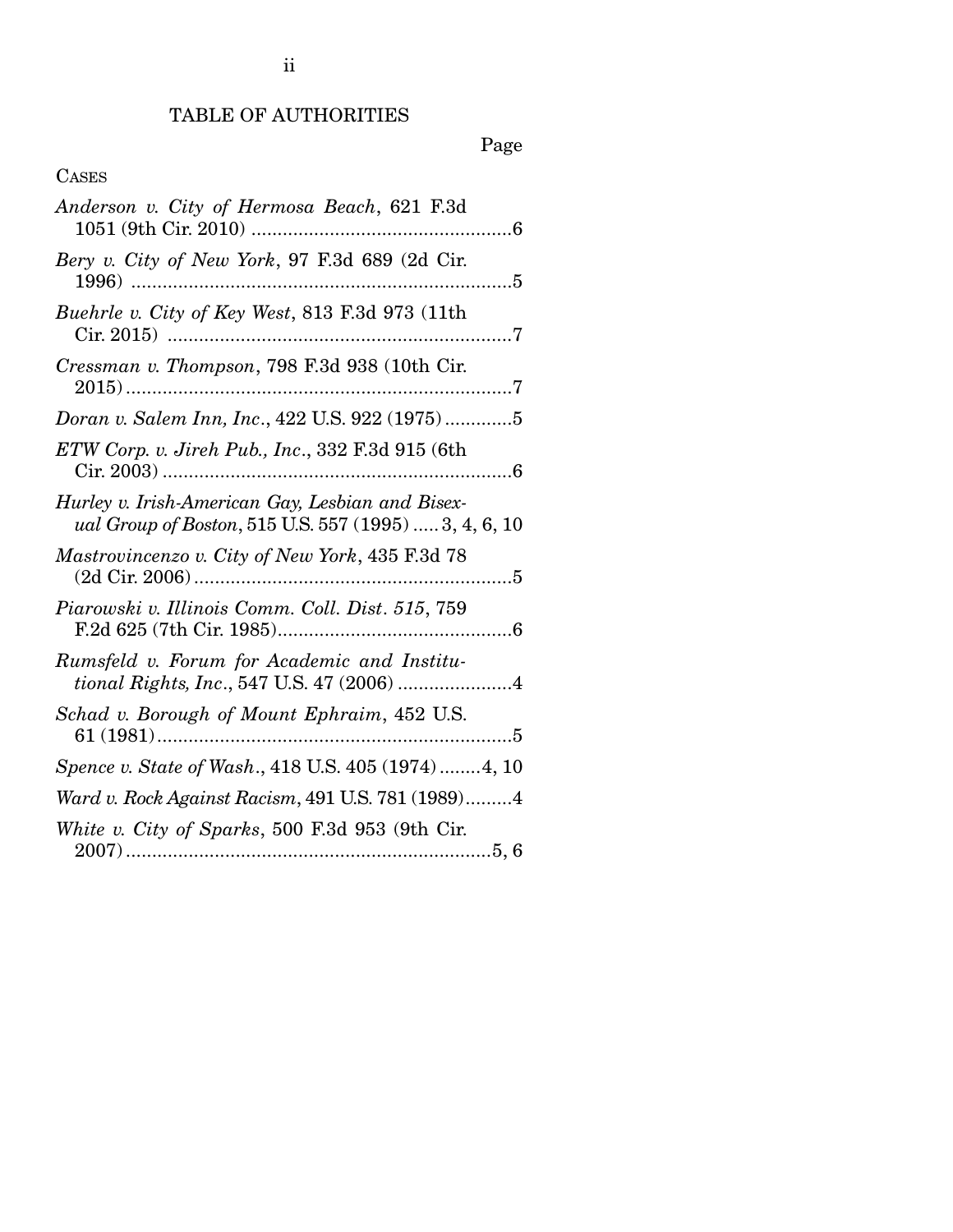### BRIEF OF THE THOMAS MORE SOCIETY AS *AMICUS CURIAE* IN SUPPORT OF PETITIONERS

#### INTEREST OF THE *AMICUS CURIAE*<sup>1</sup>

The Thomas More Society ("TMS") is a non-profit organization devoted to the defense and advocacy of First Amendment rights, including freedom of speech and religious freedom. Incorporated as a  $501(c)(3)$  notfor-profit corporation in Illinois and based in Chicago, TMS accomplishes its organizational mission through litigation, education, and related activities.

> INTRODUCTION AND SUMMARY OF ARGUMENT

--------------------------------- ---------------------------------

 This case easily satisfies the criteria that this Court has indicated it will consider in determining to grant *certiorari*. Indeed, as noted by petitioners, this Court recently granted *certiorari* (on June 26, 2017) in *Masterpiece Cakeshop, Ltd. v. Colorado Civil Rights Commission*, No. 16-111, a case that presents similar and overlapping issues.

<sup>&</sup>lt;sup>1</sup> Blanket letters of consent from all parties to the filing of *amicus* briefs have been lodged with the Clerk. Pursuant to S. Ct. Rule 37.2, *amicus* Thomas More Society states that all parties' counsel received timely notice of the intent to file this brief. Pursuant to S. Ct. Rule 37.6, *amicus* further states that no counsel for a party wrote this brief in whole or in part, and no counsel or party made a monetary contribution intended to fund the preparation or submission of this brief. No person or entity, other than the *amicus curiae* or its counsel, has made a monetary contribution to this brief 's preparation or submission.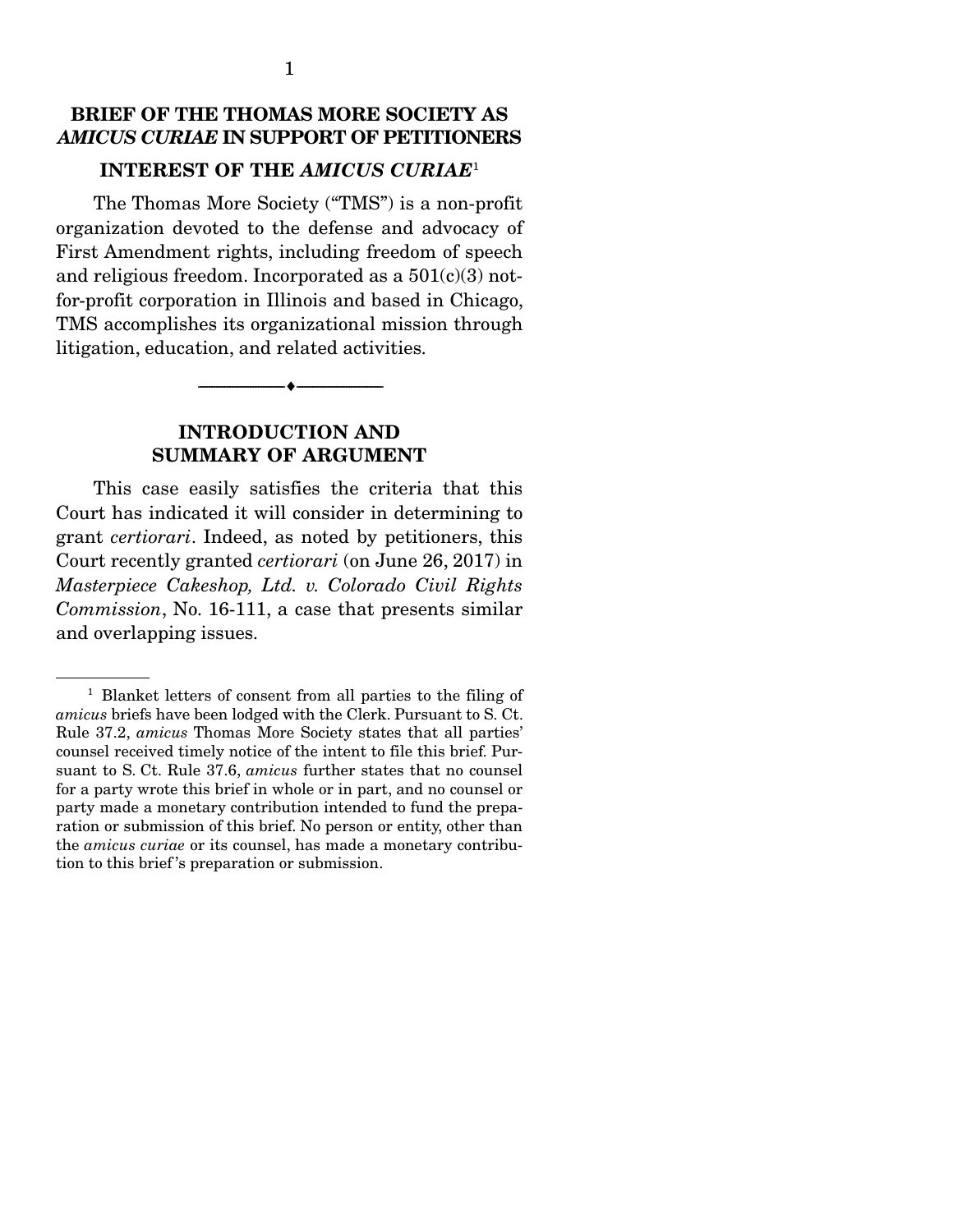In this case, the Supreme Court of Washington, a state court of last resort, has decided an important federal question as to whether the First Amendment's protection of pure "speech" (as opposed to expressive conduct) is limited to literal speech (written or spoken words) or whether it encompasses non-verbal artistic expression. In this case, custom wedding floral arrangements are the form of non-verbal artistic expression at issue. The Washington Supreme Court has resolved the question of whether such expression constitutes pure "speech" in a way that conflicts with the relevant decisions of this Court and with the decisions of the United States Courts of Appeals for the Second, Sixth, Seventh, Ninth, Tenth and Eleventh Circuits. Non-verbal forms of artistic expression, however, constitute pure "speech" within the meaning of the First Amendment and, in fact, can transcend the limitations of words to induce emotion, conjure a mood, summon memories and to otherwise convey meaning. Review by this Court is imperative not only because of the conflict but also because the Washington Supreme Court's decision constitutes a dangerous, unprecedented contraction of the First Amendment's critical protection of such forms of pure speech.

 Review is also warranted because, even under the "expressive conduct" test applied by the Washington Supreme Court (a test that has never before been applied to visual art forms), petitioners' conduct is entitled to First Amendment protection. Requiring petitioner, Baronnelle Stutzman ("Stutzman"), to create custom floral arrangements for a wedding to which she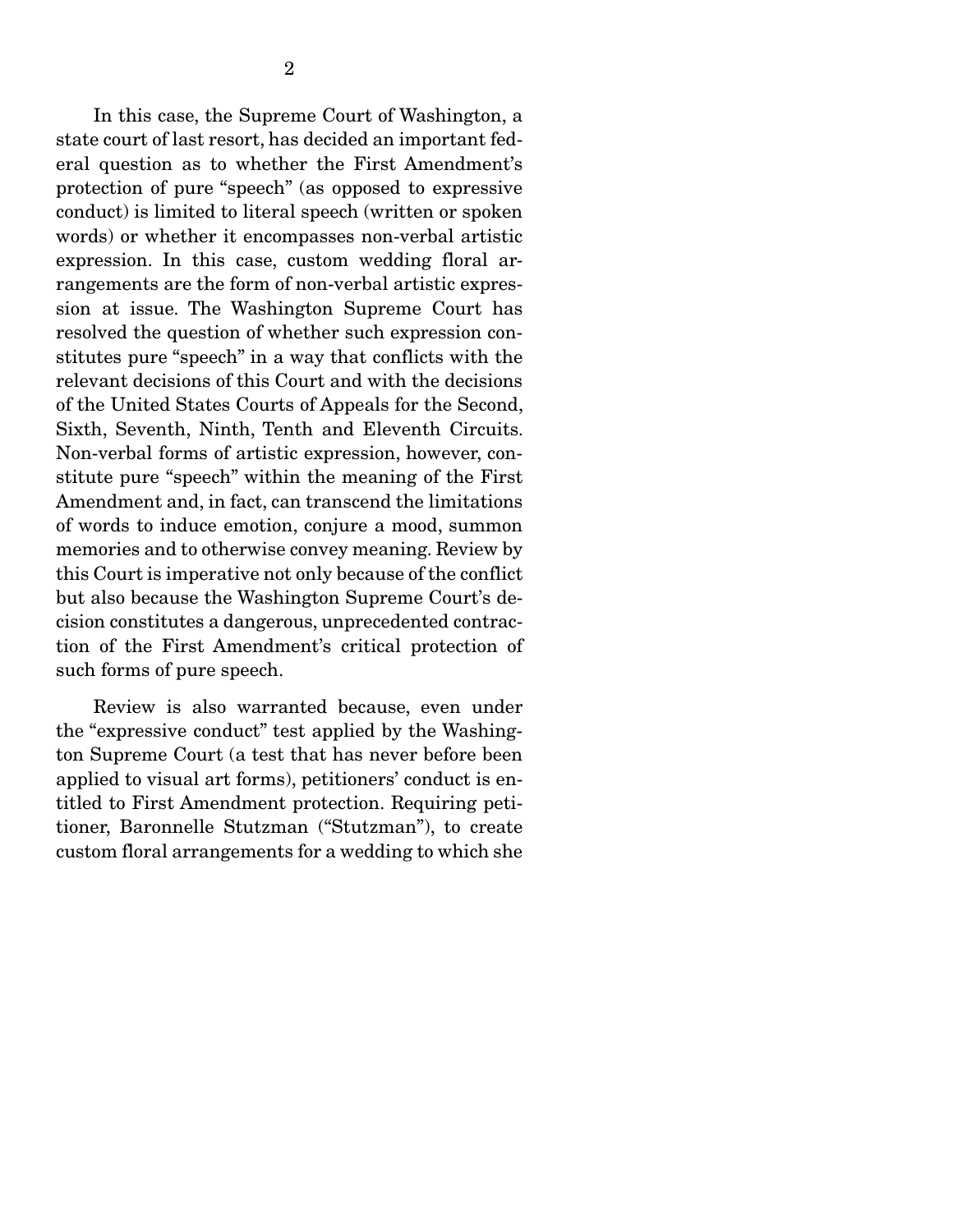objects on the basis of her religious beliefs impermissibly compels her to convey approval of the wedding and that it should be celebrated, in conflict with this Court's decision in *Hurley v. Irish-American Gay, Lesbian and Bisexual Group of Boston*, 515 U.S. 557, 569 (1995).

#### ARGUMENT

--------------------------------- ---------------------------------

I. The Washington Supreme Court's Analysis Of Whether Petitioners' Custom Floral Arrangements Are "Speech" Protected By The First Amendment Sharply Conflicts With The Precedent Of This Court And The Decisions Of The Second, Sixth, Seventh, Ninth, Tenth And Eleventh Circuits.

 The Court should grant the petition because, in determining that custom floral arrangements for weddings do not constitute pure "speech" within the meaning of the First Amendment, the Washington Supreme Court applied a test that drastically and impermissibly circumscribes the scope of the First Amendment and conflicts with the prior precedent of this Court and the Second, Sixth, Seventh, Ninth, Tenth and Eleventh Circuits. The Washington Supreme Court concluded that petitioners' art is not expression protected by the First Amendment as pure "speech" because it is not "'speech' in a literal sense and is thus properly characterized as conduct." (Pet. App. 25a). The distinction between "speech" and conduct is significant because expressive conduct is not protected by the First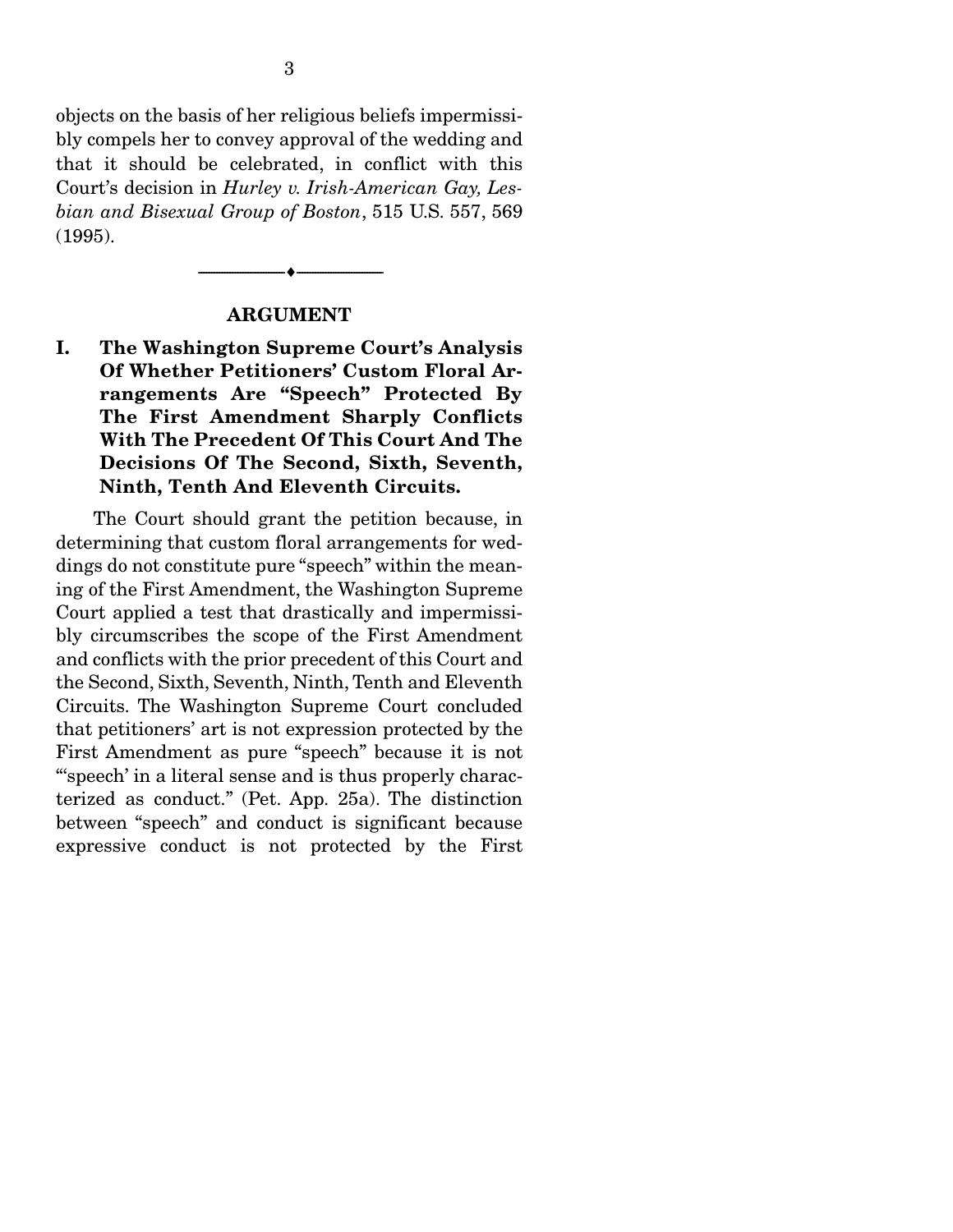Amendment unless "inherently expressive" (*Rumsfeld v. Forum for Academic and Institutional Rights, Inc.*, 547 U.S. 47, 66 (2006)), or "sufficiently imbued with elements of communication to fall within the scope of the First and Fourteenth Amendments. . . ." *Spence v. State of Wash.*, 418 U.S. 405, 409 (1974).

 The premise of the Washington Supreme Court's analysis, that only literal speech is protected by the First Amendment as pure "speech," ignores innumerable decisions of this Court and of the Courts of Appeals. In fact, the Washington Supreme Court failed to cite a single authority in support of its interpretation that only literal speech constitutes pure "speech" for purposes of the First Amendment.

 This Court has repeatedly recognized that nonverbal forms of expression, including painting, music and dance, are entitled to First Amendment protection. For example, in *Hurley*, *supra*, this Court observed that some forms of expression are "unquestionably shielded" by the First Amendment, such as the painting of Jackson Pollock, and the music of Arnold Schöenberg (as well as the Jabberwocky verse of Lewis Carroll), even though they fail to convey "a narrow, succinctly articulable" or "particularized" message which, in *Spence*, this Court found was necessary to a determination that "expressive conduct" is entitled to First Amendment protection.

 Prior to *Hurley*, this Court similarly chose not to apply *Spence* to non-verbal artistic forms. For example, in *Ward v. Rock Against Racism*, 491 U.S. 781, 790 (1989), the Court acknowledged that music is "a form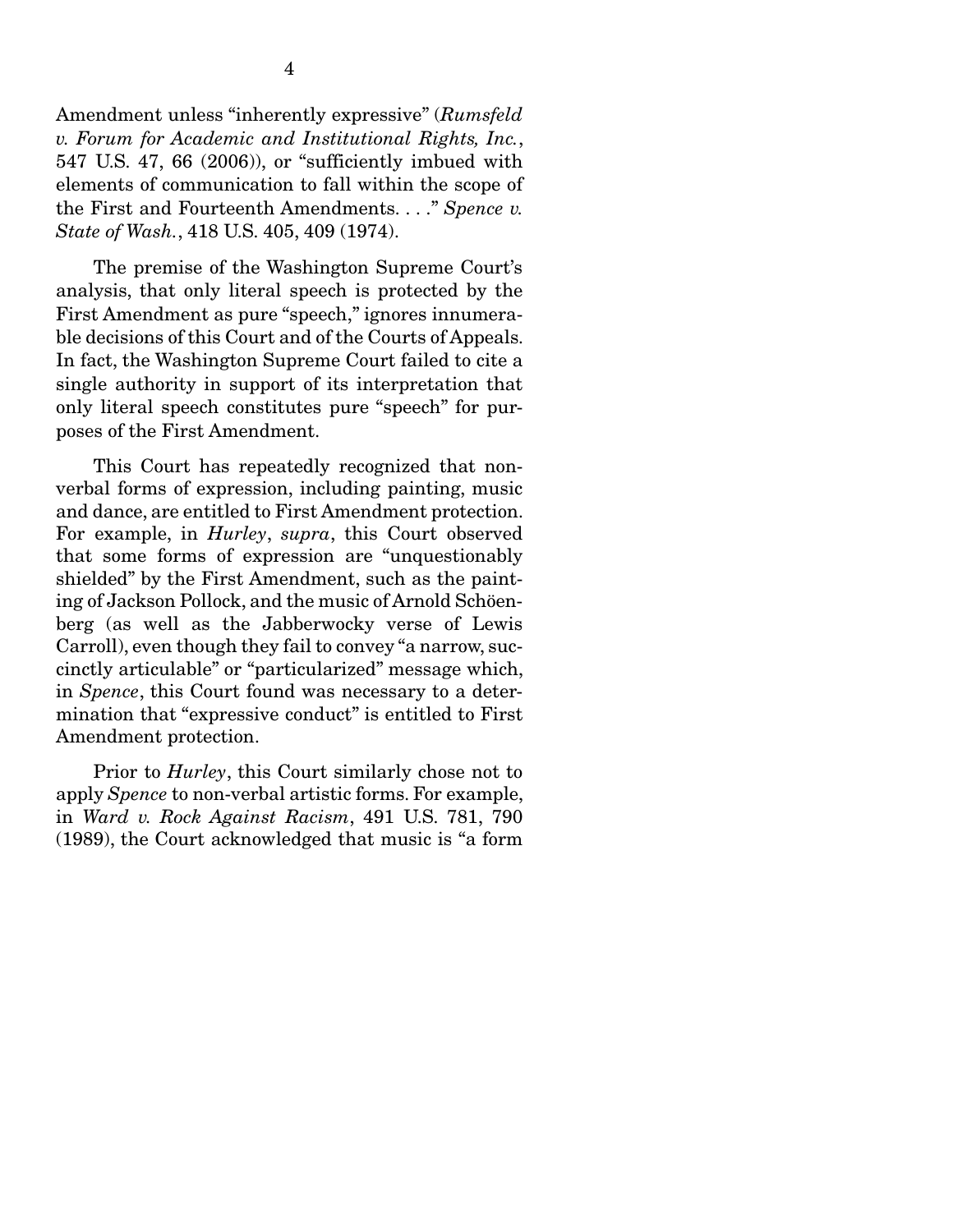of expression and communication" that is protected under the First Amendment. In *Schad v. Borough of Mount Ephraim*, 452 U.S. 61, 65-66 (1981), this Court recognized that live entertainment, including musical works and dance, are included in "a wide range of expression that has long been held to be within the protections of the First and Fourteenth Amendments." Similarly, in *Doran v. Salem Inn, Inc.*, 422 U.S. 922, 932-933 (1975), this Court concluded that the ordinance at issue impermissibly prohibited First Amendment protected speech or expression, including a ballet and "other works of unquestionable artistic and socially redeeming significance."

 The Second, Sixth, Seventh, Ninth, Tenth and Eleventh Circuits have also recognized that artistic expression is protected by the First Amendment as pure "speech," even if it does not involve literal speech. The Second Circuit has held: "Visual art is as wide ranging in its depiction of ideas, concepts and emotions as any book, treatise, pamphlet or other writing, and is similarly entitled to full First Amendment protection." *Bery v. City of New York*, 97 F.3d 689, 695 (2d Cir. 1996). The court went on to conclude that paintings, photographs, prints and sculptures "always communicate some idea or concept to those who view it, and as such are entitled to full First Amendment protection." *Id.* at 696. *See also Mastrovincenzo v. City of New York*, 435 F.3d 78 (2d Cir. 2006) (graffiti-painted clothing is protected First Amendment expression).

 In *White v. City of Sparks*, 500 F.3d 953 (9th Cir. 2007), the Ninth Circuit held that the original paintings of an "itinerant artist" are expression protected by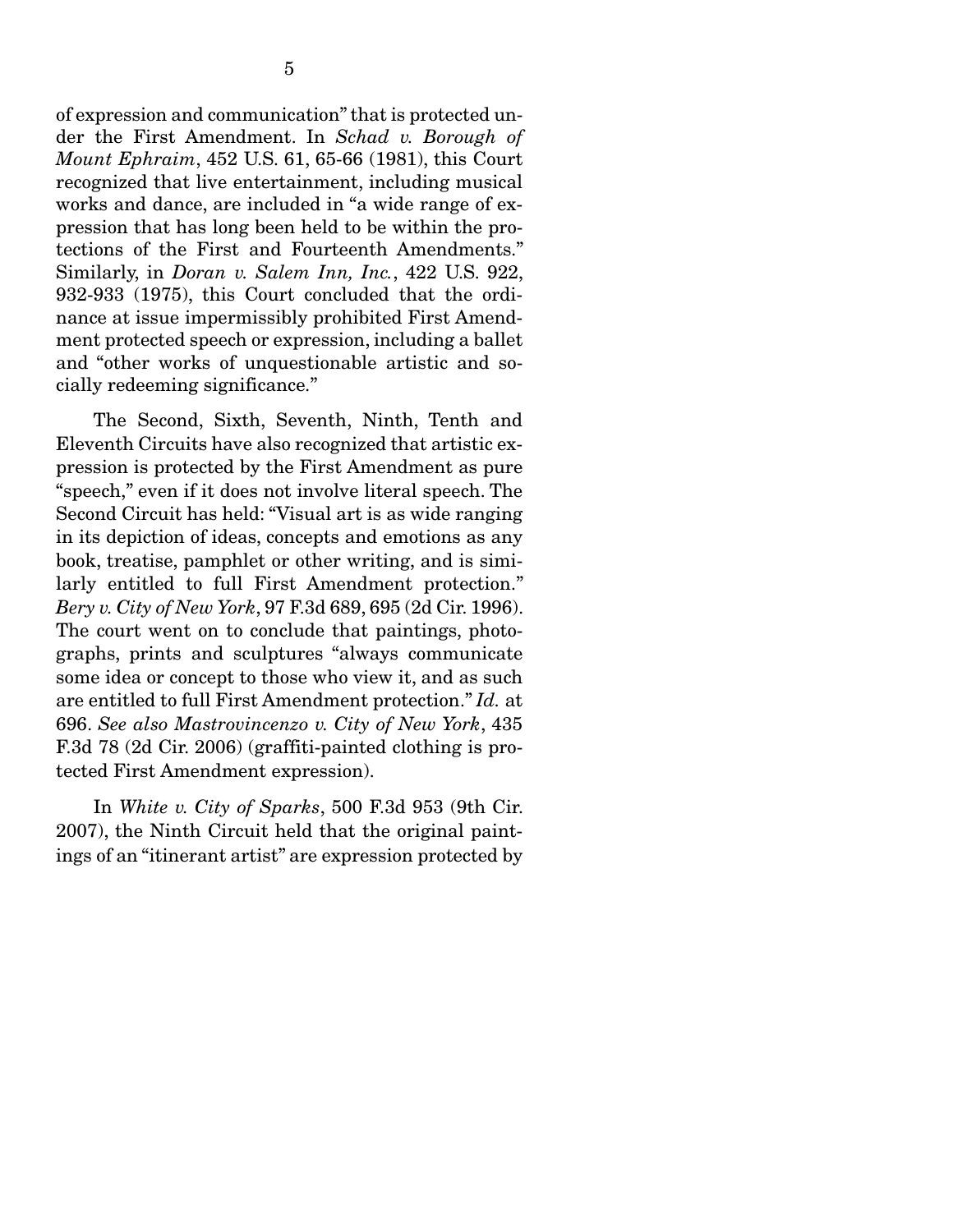the First Amendment. The court held that original paintings reflect the artist's "sense of form, topic, and perspective" and that an artist's self-expression is protected irrespective of whether his or her paintings "express a clear social position, as with Picasso's condemnation of the horrors of war in *Guernica,*" or simply "the artist's vision of movement and color, as with 'the unquestionably shielded painting of Jackson Pollock.' " *White*, 500 F.3d at 956, citing *Hurley*, 515 U.S. at 569. The court concluded: "So long as it is an artist's self-expression, a painting will be protected under the First Amendment, because it expresses the artist's perspective." *Id. See also Anderson v. City of Hermosa Beach*, 621 F.3d 1051, 1061 (9th Cir. 2010) ("We have little difficulty recognizing that a tattoo is a form of pure expression entitled to full constitutional protection.")

 In concluding that stained glass windows were protected by the First Amendment, the Seventh Circuit similarly acknowledged, "the freedom of speech and of the press protected by the First Amendment has been interpreted to embrace purely artistic as well as political expression." *Piarowski v. Illinois Comm. Coll. Dist. 515*, 759 F.2d 625, 628 (7th Cir. 1985). The Sixth, Tenth and Eleventh Circuits have also held that the First Amendment protects as pure "speech" not only literal speech but also other mediums of expression. *See ETW Corp. v. Jireh Pub., Inc.*, 332 F.3d 915, 924 (6th Cir. 2003) ("The protection of the First Amendment is not limited to written or spoken words, but includes other mediums of expression, including music, pictures, films, photographs, paintings, drawings,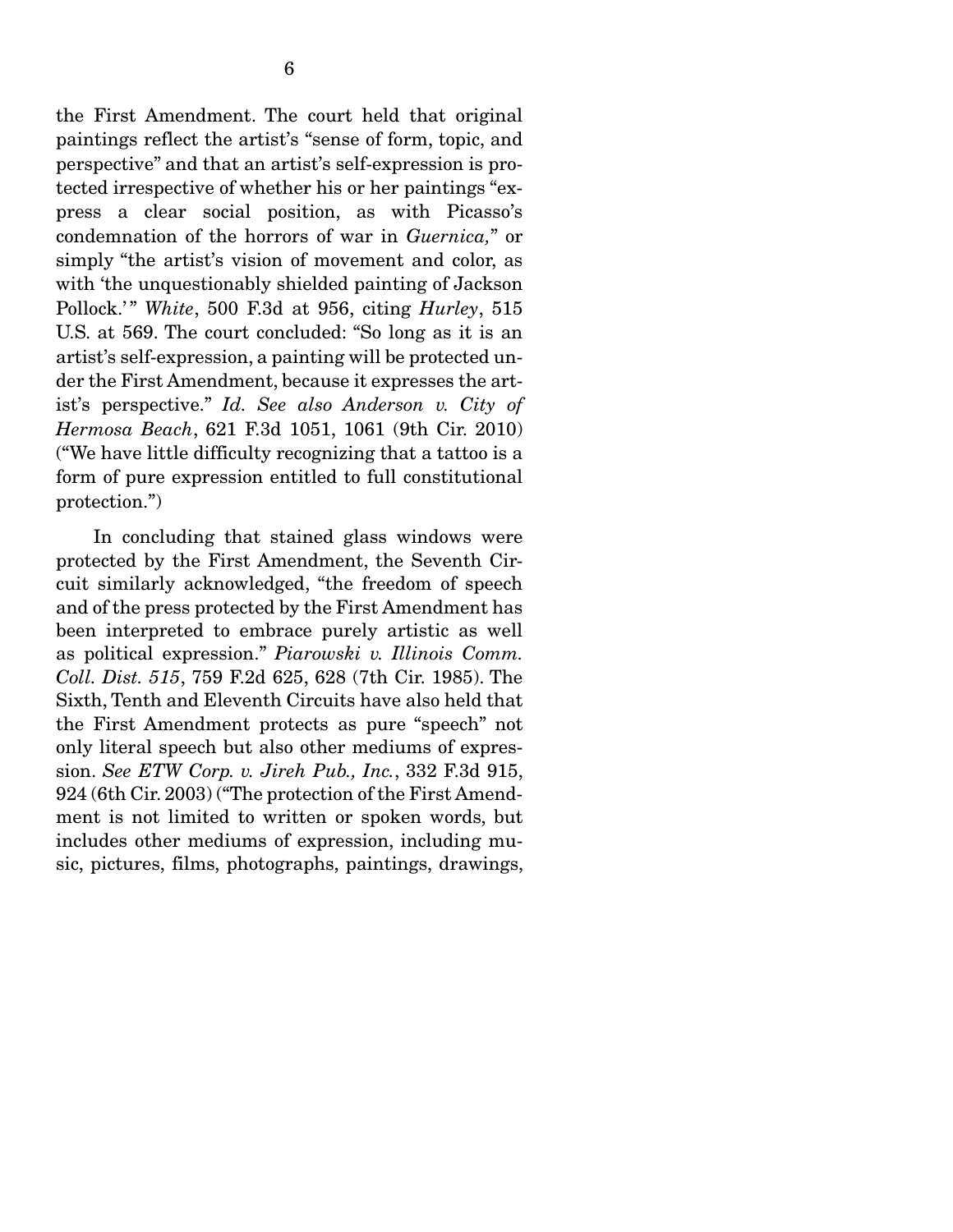engravings, prints, and sculptures.") [Citations omitted.] *See also Cressman v. Thompson*, 798 F.3d 938, 952-953 (10th Cir. 2015) (recognizing that "[t]he concept of pure speech is fairly capacious" and extends to non-verbal media that genuinely and primarily reflect the self-expression of the artist, including the artist's sale of his or her own original artwork); *Buehrle v. City of Key West*, 813 F.3d 973, 976-977 (11th Cir. 2015) (First Amendment prohibition against any law abridging speech extends beyond the spoken or written word and includes various forms of artistic expression including the display of a tattoo).

 Petitioners' custom floral arrangements are a visual medium of artistic expression with the same characteristics as those forms of non-verbal expression that this Court and the Courts of Appeals have found are protected by the First Amendment as pure "speech." The record establishes that original floral designs require a floral designer to use his or her artistry and creativity in arranging raw materials, such as flowers, plants, containers, adornments and other elements, to convey a desired message and mood. (Pet. App. 310a-311a; Stutzman Decl., para. 9. *See also* Pet. App. 332a-333a; Robbins Decl., paras. 24-25). In creating floral arrangements, floral design artists "focus on a variety of components including, but not limited to, design, harmony, unity, balance, proportion, scale, focal point, rhythm, line, form, color, space, depth, texture and fragrance." (Pet. App. 331a; Robbins Decl., para. 20). They also frequently incorporate the meaning and symbolism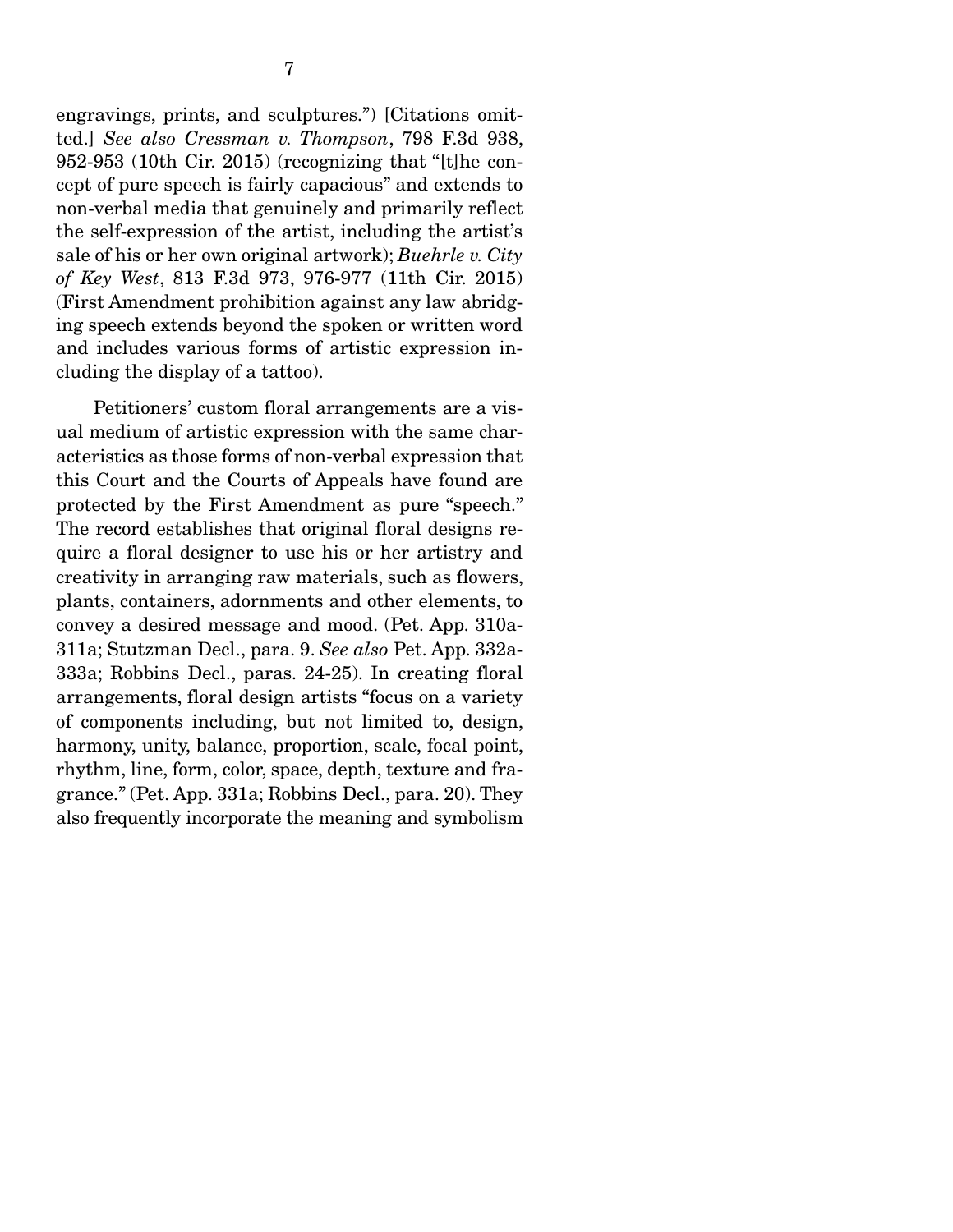of particular flowers. *Id.* Moreover, "[a]s with most artistic mediums, each floral designer has his or her own style, which expresses itself in the final creation." (Pet. App. 332a; Robbins Decl., para. 22). With respect to wedding arrangements, "[t]he floral design artist makes hundreds of decisions that factor in shapes, shades, colors, stem height, geometry, flower and foliage availability, physical location of the arrangements, and the overall presentation of every vase, flower, and filler, and how all separate arrangements – from the boutonnieres, pew markers, table center, and bouquet – express their unique elements appropriate for their purpose." (Pet. App. 333a; Robbins Decl., para. 25).

 Stutzman designs her arrangements, especially those for wedding ceremonies, in order to convey "an expressive message." That message relates to the intended mood and feeling of the ceremony, as well as her clients' relationship and personalities. (Pet. App. 313a, 315a-316a; Stutzman Decl., paras. 22, 28, 30-31. *See also* Pet. App. 332a-333a; Robbins Decl., para. 24 (in creating wedding floral arrangements, "[t]he florist attempts to create a mood or feeling consistent with the personalities of the couple and to create arrangements that express the unity of the couple.")). Customers "almost always" give Stutzman discretion to exercise her "artistic judgment to determine . . . how to convey a mood and message through the requested arrangements." (Pet. App. 312a; Stutzman Decl., para. 15).

 There is no principled distinction between an artist who conveys his or her perspective through a painting, including, for example, a painting of a flower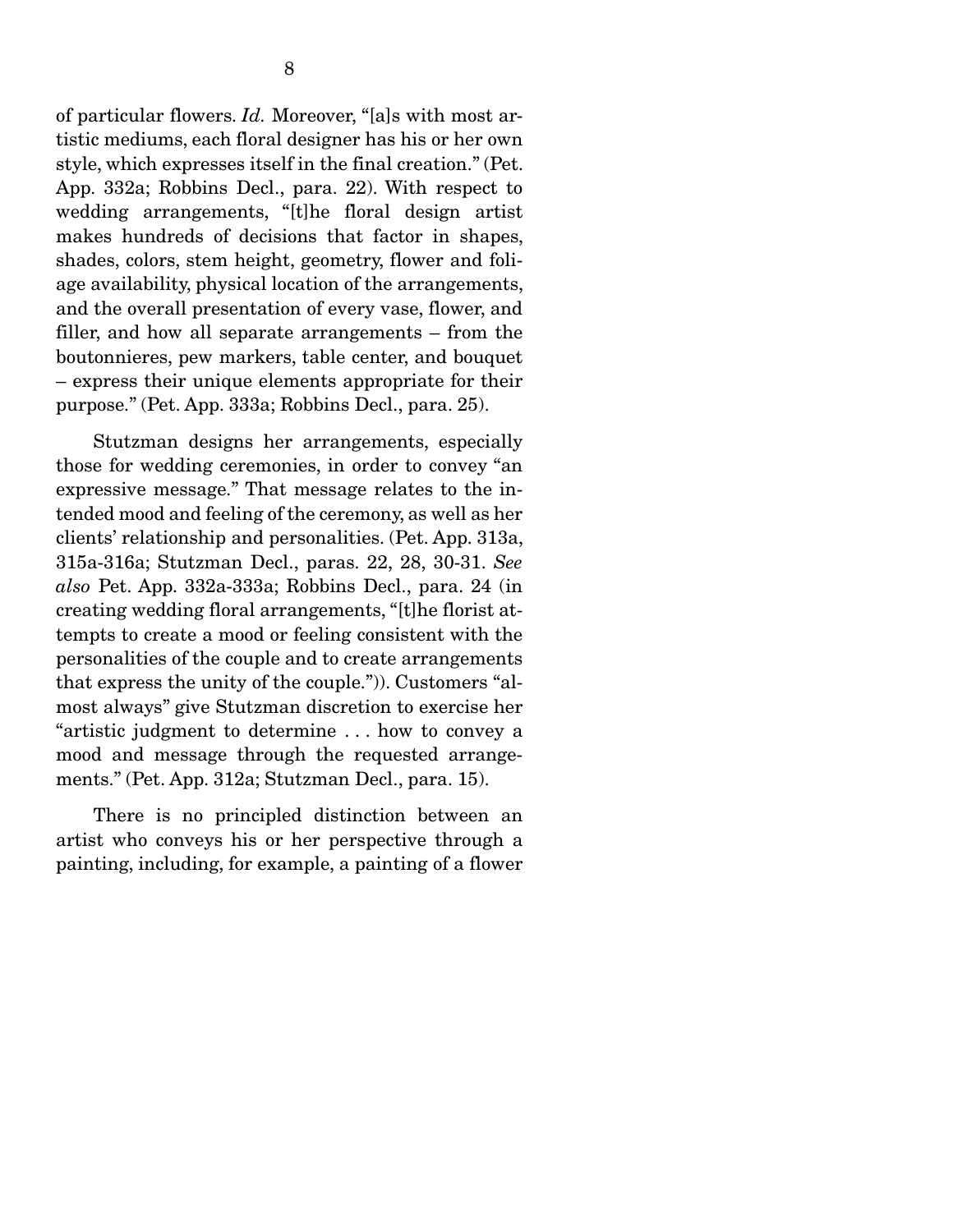arrangement, and an artist who conveys his or her perspective through an actual custom floral arrangement. The record in this case establishes that custom floral arrangements, especially those prepared for weddings, are, like paintings, music and dance, the product of the floral designer's creativity and distinct style. They are the artist's expression of mood and feeling and evocation of the participants in the wedding ceremony and their relationship. The Washington Supreme Court's failure to even consider whether a custom floral arrangement constitutes a visual art form that constitutes pure "speech," simply because it does not incorporate written or spoken words, cannot be reconciled with the decisions of this Court and the Courts of Appeals construing the First Amendment.

#### II. The Washington Supreme Court's Analysis Of Whether Petitioners' Custom Floral Arrangements Constitute Expressive Conduct Conflicts With The Precedent Of This Court.

 Even if categorized and subject to evaluation as expressive conduct (a previously unprecedented analysis with respect to visual art forms), petitioners' creation of custom wedding floral arrangements is protected by the First Amendment. In order to determine whether conduct is sufficiently communicative to warrant protection, the courts evaluate a number of additional factors. Those considerations include the nature of the activity and the factual context and environment in which it was undertaken in order to determine the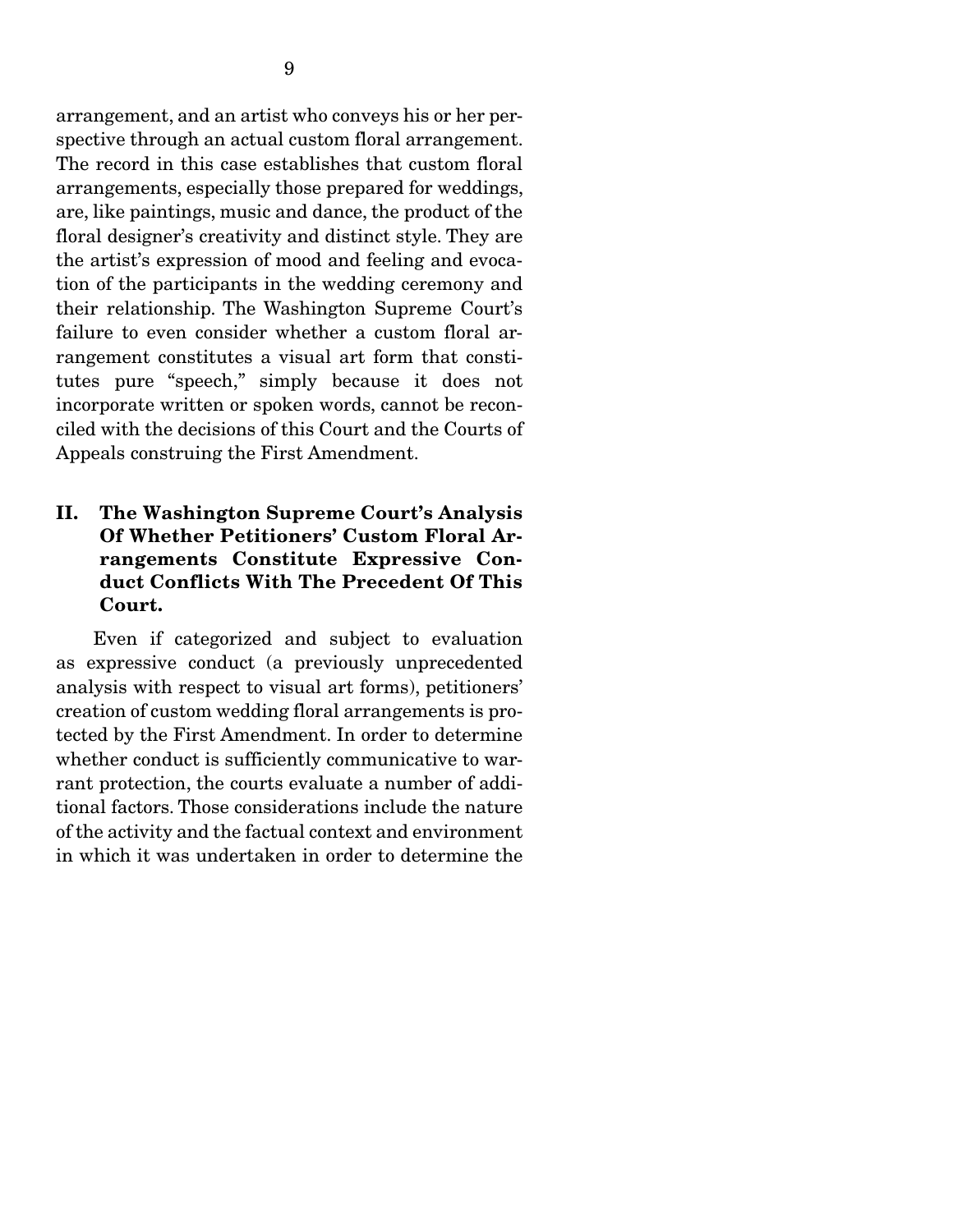presence of "[a]n intent to convey a particularized message ... and [whether] in the surrounding circumstances the likelihood was great that the message would be understood by those who viewed it." *See Spence*, 418 U.S. at 410-411. The Washington Supreme Court concluded that, irrespective of how Stuzman's conduct is characterized ("whether it is characterized as creating floral arrangements, providing floral arrangement services for opposite-sex weddings, or denying those services for same-sex weddings"), it does not communicate something to the public at-large and is not inherently expressive conduct. (Pet. App. 26a, 31a).

 Stutzman's conduct is, however, analogous to the conduct in *Hurley* which this Court found was protected by the First Amendment. In *Hurley*, the Court held that the panel that organized a parade (the "Council") could not be compelled to include the Irish-American Gay, Lesbian and Bisexual Group because to do so would constitute compelled speech in violation of the First Amendment. The Court explained: "Rather like a composer, the Council selects the expressive units of the parade from potential participants, and though the score may not produce a particularized message, each contingent's expression in the Council's eyes comports with what merits celebration on that day." *Hurley*, 515 U.S. at 574. As in *Hurley*, even if characterized as expressive conduct, compelling Stutzman to create custom floral arrangements for a wedding to which she objects based on her sincerely held religious beliefs impermissibly compels her to use her medium of artistic expression and creativity to convey, at a